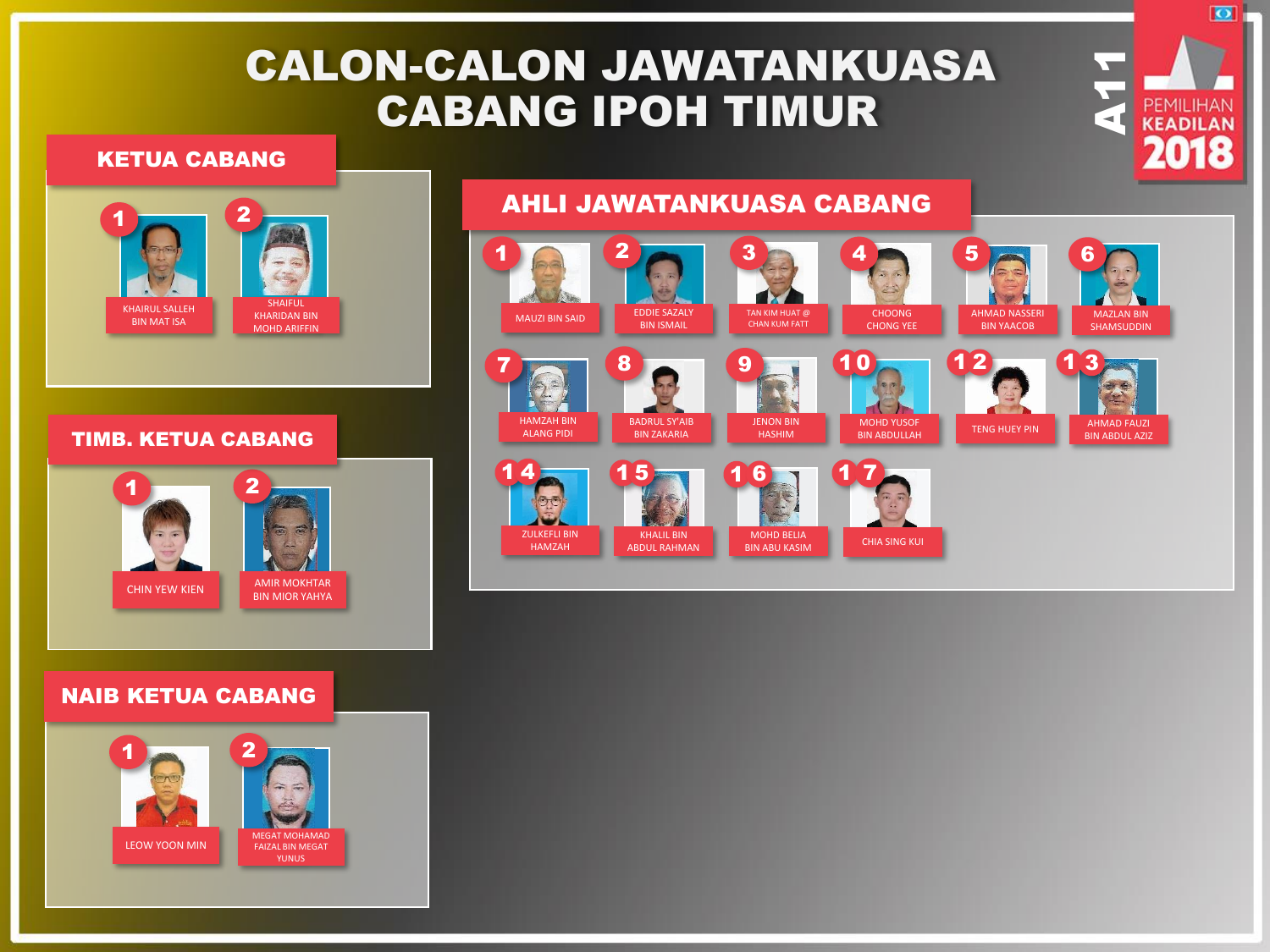# CALON-CALON JAWATANKUASA AMK CABANG IPOH TIMUR

#### KETUA AMK CABANG



## AHLI JAWATANKUASA AMK CABANG



 $A11$ 

 $\overline{\bullet}$ 





### NAIB KETUA AMK CABANG